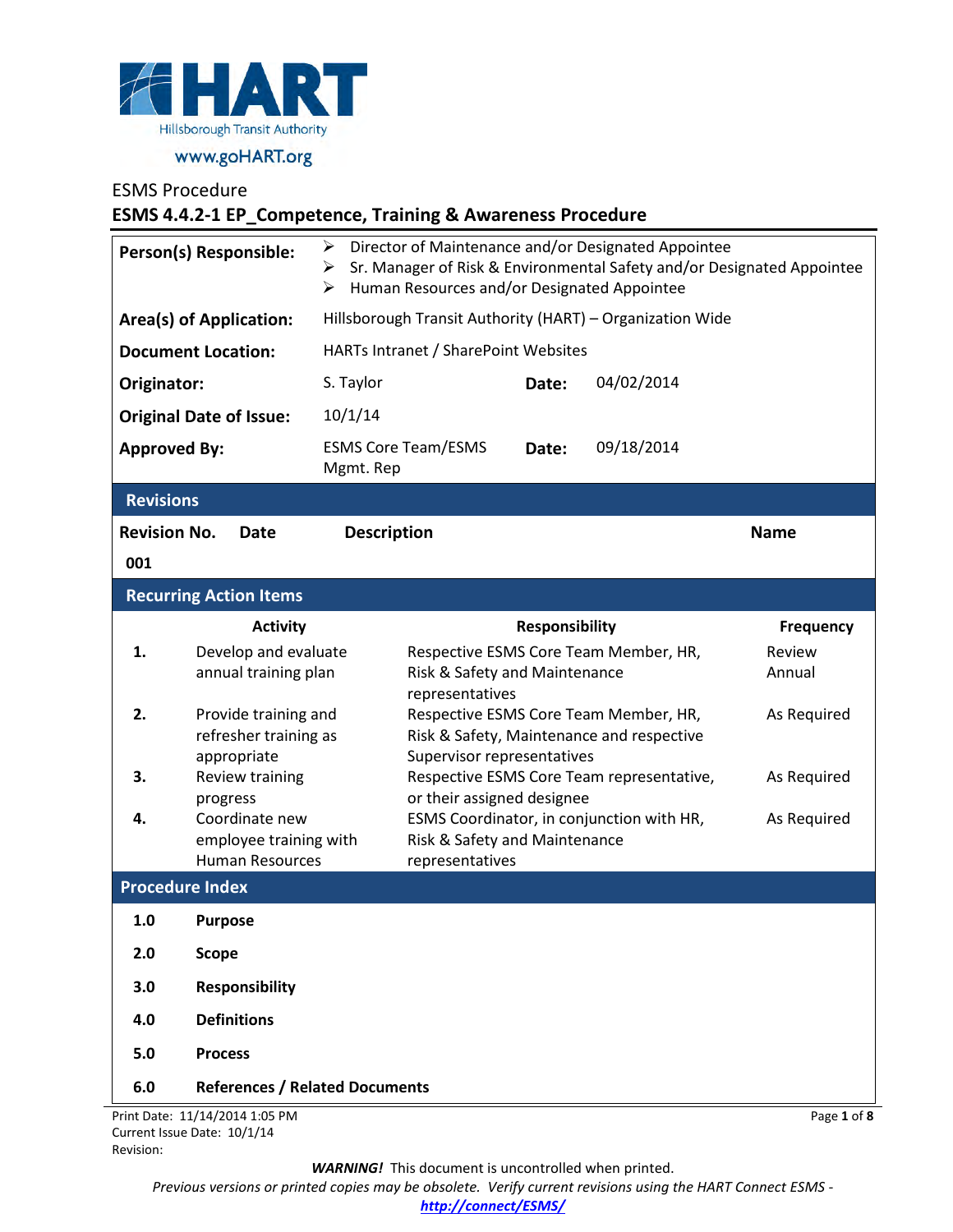

ESMS Procedure **ESMS 4.4.2-1 EP\_Competence, Training & Awareness Procedure**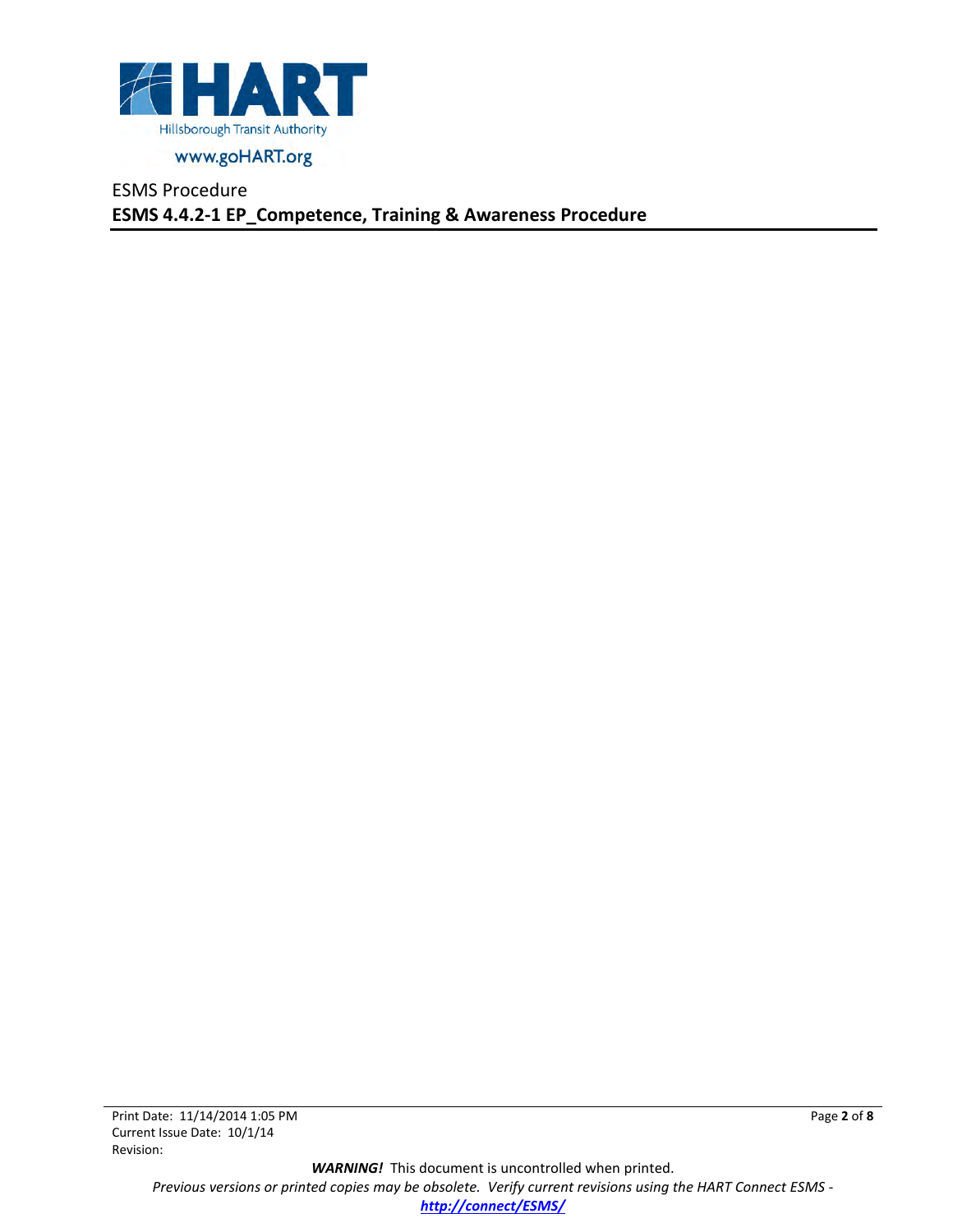

# ESMS Procedure

# **ESMS 4.4.2-1 EP\_Competence, Training & Awareness Procedure**

| 1.0 Purpose                                                           |                                                                                                                                                                                                                                                                                                           |                                                                                                                                                                                                               |  |  |  |  |
|-----------------------------------------------------------------------|-----------------------------------------------------------------------------------------------------------------------------------------------------------------------------------------------------------------------------------------------------------------------------------------------------------|---------------------------------------------------------------------------------------------------------------------------------------------------------------------------------------------------------------|--|--|--|--|
| 1.1                                                                   | Wide.                                                                                                                                                                                                                                                                                                     | The purpose of this procedure is to establish practices related to environmental<br>Competence, Training and Awareness for the Hillsborough Transit Authority - Organization                                  |  |  |  |  |
| 2.0 Scope                                                             |                                                                                                                                                                                                                                                                                                           |                                                                                                                                                                                                               |  |  |  |  |
| 2.1                                                                   |                                                                                                                                                                                                                                                                                                           | This procedure is responsive to element <b>ESMS 4.4.2 Competence, Training and</b><br>Awareness, of the ISO 14001:2004 standard and covers operations of the Hillsborough<br>Transit Authority.               |  |  |  |  |
| 2.2                                                                   | facility.                                                                                                                                                                                                                                                                                                 | This procedure pertains to all persons working for or on behalf of the Hillsborough Transit<br>Authority and the decisions that will influence activities, products and services of the                       |  |  |  |  |
| 2.3                                                                   | Persons working for or on behalf of the HART includes all full-time, part-time and casual<br>employees employed at HART as well as contract personnel working on their behalf or<br>providing services.                                                                                                   |                                                                                                                                                                                                               |  |  |  |  |
| 2.4                                                                   | The design and delivery of ESMS training programs will ensure that personnel have the<br>required competencies to effectively carry out the tasks and responsibilities associated<br>with job descriptions defined in ESMS 4.4.1-1 EP_Resources, Roles, Responsibilities &<br><b>Authority Procedure.</b> |                                                                                                                                                                                                               |  |  |  |  |
| 3.0 Responsibility                                                    |                                                                                                                                                                                                                                                                                                           |                                                                                                                                                                                                               |  |  |  |  |
| 3.1                                                                   | <b>Director of Maintenance</b> is responsible for:                                                                                                                                                                                                                                                        |                                                                                                                                                                                                               |  |  |  |  |
|                                                                       | 3.1.1                                                                                                                                                                                                                                                                                                     | Participating with the ESMS Core Team in the annual review, evaluation and<br>updating of the ESMS Training<br>Plans: training materials and schedule at least annually to ensure its continuing<br>adequacy; |  |  |  |  |
|                                                                       | 3.1.2                                                                                                                                                                                                                                                                                                     | Coordinating with respective department Supervisors the scheduling and<br>conducting of environmental training; and                                                                                           |  |  |  |  |
|                                                                       | 3.1.3                                                                                                                                                                                                                                                                                                     | Maintaining the training records for employees.                                                                                                                                                               |  |  |  |  |
| Sr. Manager of Risk & Environmental Safety is responsible for:<br>3.2 |                                                                                                                                                                                                                                                                                                           |                                                                                                                                                                                                               |  |  |  |  |
|                                                                       | 3.2.1                                                                                                                                                                                                                                                                                                     | Participating with the ESMS Core Team in the annual review, evaluation and<br>updating of the ESMS Training<br>Plans: training materials and schedule at least annually to ensure its continuing<br>adequacy; |  |  |  |  |
|                                                                       | 3.2.2                                                                                                                                                                                                                                                                                                     | Coordinating with respective department Supervisors the scheduling and<br>conducting of environmental training; and                                                                                           |  |  |  |  |

Page **3** of **8**

*WARNING!*This document is uncontrolled when printed.

*Previous versions or printed copies may be obsolete. Verify current revisions using the HART Connect ESMS -* 

*[http://connect/ESMS/](http://connect/ESMS/default.aspx)*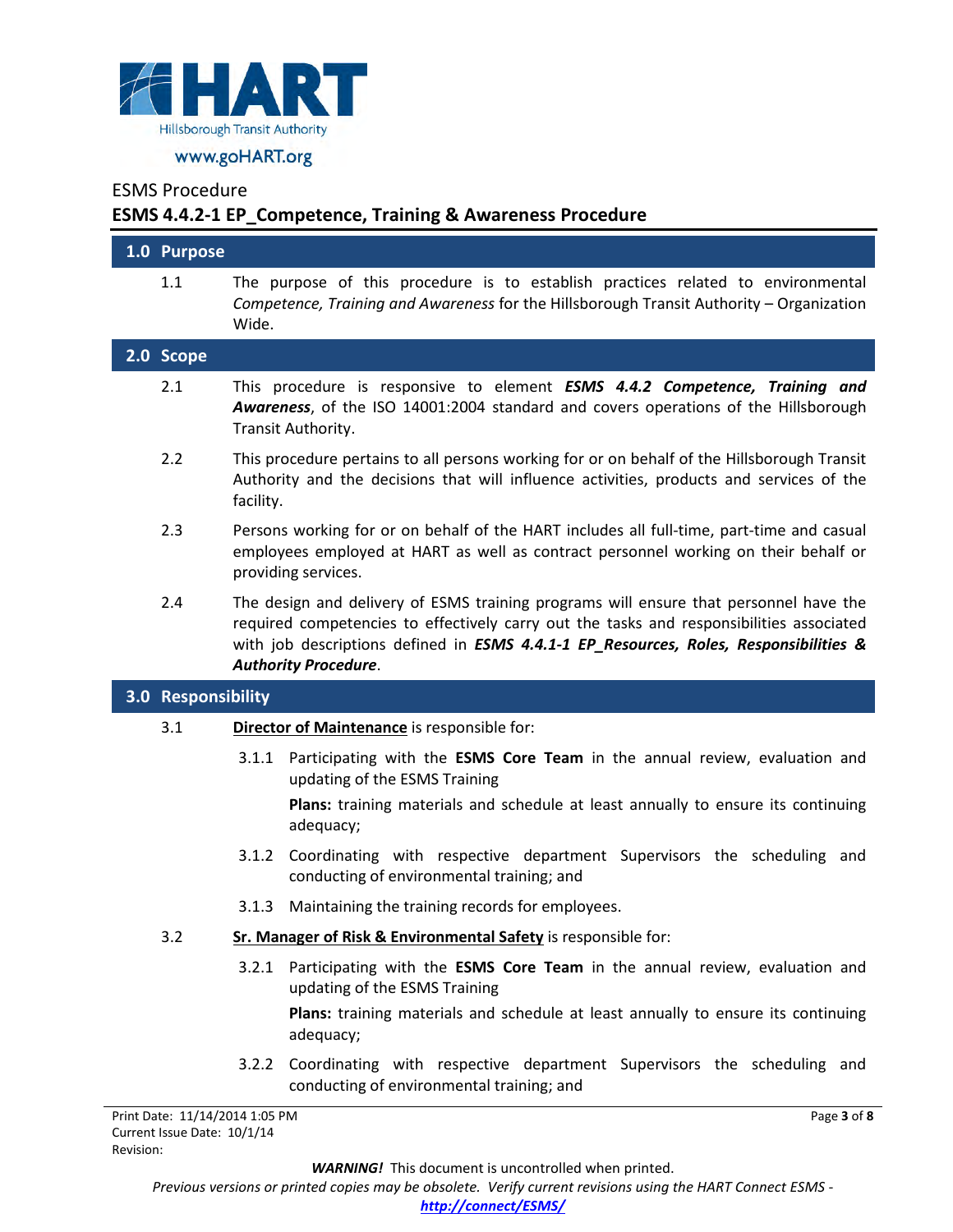

## ESMS Procedure

# **ESMS 4.4.2-1 EP\_Competence, Training & Awareness Procedure**

- 3.2.3 Maintaining the training records for employees.
- 3.3 **Sr. Manager of HR & Org. Development** is responsible for:
	- 3.3.1 And/or their **Designated Appointee(s)** participating on an **ESMS Sub-Committee** in the annual review, evaluation and updating of the ESMS Training

**Plans:** training materials and schedule at least annually to ensure its continuing adequacy;

- 3.3.2 Coordinating with respective department Supervisors the scheduling and conducting of environmental training; and
- 3.3.3 Maintaining the training records for employees.
- 3.4 **ESMS Management Representative** is responsible for:
	- 3.4.1 Participating in the annual review, evaluation and updating of ESMS Training Plans and materials with the **ESMS Core Team**;
		- The ESMS Training Plan will ensure employee awareness, identifying training needs, and maintain the training schedule.
	- 3.4.2 Ensuring the ongoing development and maintenance of the *ESMS 4.4.2-3 ED\_Annual ESMS Training Plan*.
- 3.5 **ESMS Core Team** is responsible for:
	- 3.5.1 Participating in the annual review, evaluation and updating of the ESMS Training Plans: training materials and schedule at least annually to ensure its continuing adequacy; and
	- 3.5.2 Ensuring that HART Managers, Supervisors and Training Staff are well trained and educated on the ISO 14001:2004 standard.
- 3.6 **ESMS Coordinator** is responsible for:
	- 3.6.1 Ensuring that the respective **ESMS Core Team Representative**, and/or their **Designated Appointee(s)** implement the Annual ESMS Training Plan each year;
	- 3.6.2 Coordinating training efforts with the various HART Departments (i.e. **HR, Safety & Risk** and **Maintenance Departments);**
	- 3.6.3 Ensuring that annually scheduled commitments are met to review, evaluate and update the ESMS Training Plans and materials to ensure continuing adequacy.
- 3.7 **Other Designated Appointee Supervisors** are responsible for:
	- 3.7.1 Determining competence for all employees whose jobs are associated with significant aspects.

**Note** -- Only competent employees will be permitted to do work that is associated

Page **4** of **8**

*Previous versions or printed copies may be obsolete. Verify current revisions using the HART Connect ESMS -*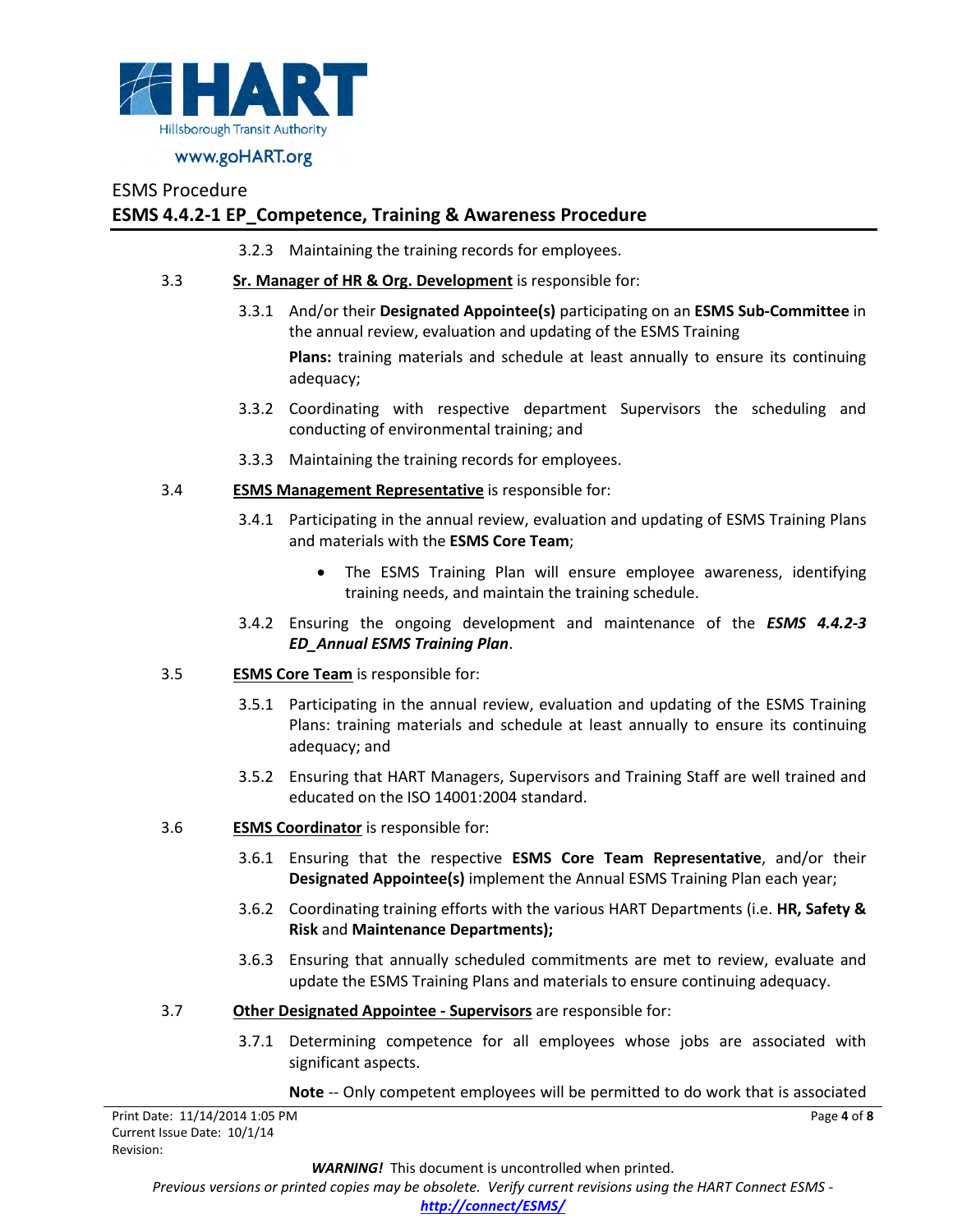

## ESMS Procedure

## **ESMS 4.4.2-1 EP\_Competence, Training & Awareness Procedure**

with significant aspects. When determining competence, Supervisors shall consider factors such as training, education, experience and observation.

#### 3.8 **Other Designated Appointee(s) – Procurement Department** is responsible for:

3.8.1 Maintaining the records of qualification/competencies and training contacts for HART's contractors, suppliers and vendors.

# **4.0 Definitions** 4.1 Refer to *ESMS 4.4.4-2 ED\_ESMS Related Definitions Procedure*. **5.0 Process**

#### 5.1 **The Annual ESMS Training Plan will be divided into four categories:**

- 5.1.1 **General ESMS Awareness** basic ESMS training including New Employee Orientation;
- 5.1.2 **Job -Specific ESMS Training** Significant Aspects & Operational Control (Work Instructions);
- 5.1.3 **Emergency and Regulatory-Required Training** Responders or any HART employee apt to be exposed to an emergency situation; and
- 5.1.4 **Contractor ESMS Training**  for approved Contractors/Suppliers/Vendors.

#### 5.2 **General ESMS Awareness**

- 5.2.1 The initial ESMS **General ESMS Awareness** training is given to all employees of the HART. The ESMS Coordinator, in conjunction with the **HR, Safety & Risk and Maintenance Departments** will coordinate and conduct the training;
- 5.2.2 New employees of the HART are given **General ESMS Awareness** training as part of the new employee orientation; and
- 5.2.3 Ongoing **General ESMS Awareness** training will be conducted according to the Annual ESMS Training Plan and will include training on the HART's:
	- a) *Environmental Policy;*
	- b) significant *Aspects* and environmental impacts of work activities;
	- c) relevant *Objectives, Targets and Programs*;
	- d) roles and responsibilities;
	- e) general ESMS performance;
	- f) environmental benefits of improved personal performance;
	- g) potential consequences of departure from operating procedures;
	- h) emergency preparedness and response requirements.

#### 5.3 **Job-Specific ESMS Training**

*WARNING!*This document is uncontrolled when printed.

*Previous versions or printed copies may be obsolete. Verify current revisions using the HART Connect ESMS -*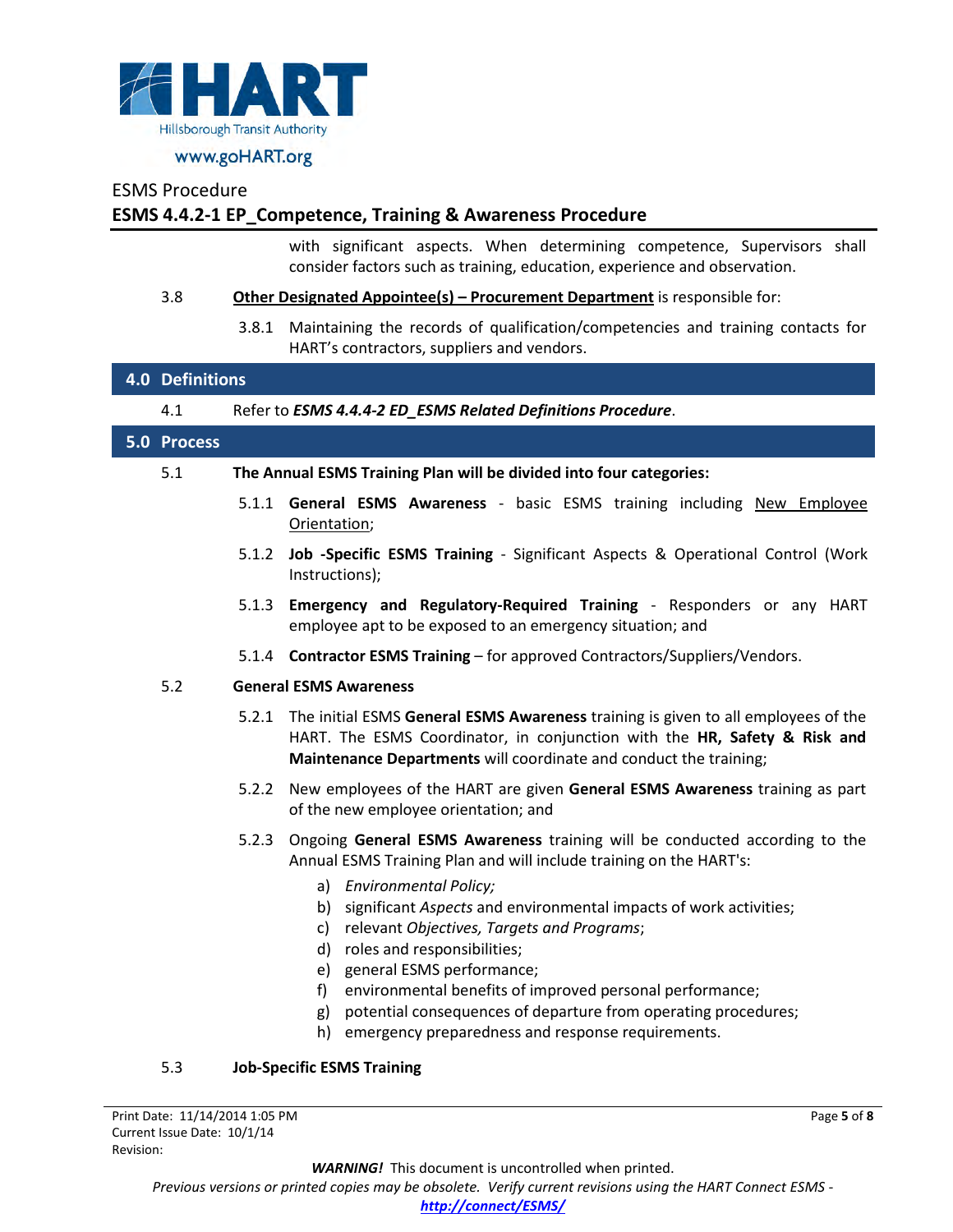

# ESMS Procedure

# **ESMS 4.4.2-1 EP\_Competence, Training & Awareness Procedure**

- 5.3.1 All employees whose work may create a significant impact on the environment must have the necessary skills, experience, and awareness to perform their duties in a manner that conforms to the *Environmental Policy*, Procedures and Work Instructions, under normal, abnormal and emergency working conditions;
- 5.3.2 **Job-Specific ESMS Training** for *Operational Control* (Work Instructions) is monitored and tracked by the ESMS Coordinator, in conjunction with the ESMS Management Representative and coordinated with the **HR, Risk & Safety and Maintenance Departments**;
- 5.3.3 **Qualified Trainers or Supervisors** will conduct **Job-Specific ESMS Training** on the Work Instructions for the employees under their supervision**. Qualified trainers or Supervisors** will train employees using training subject matter and material approved and/or approved by the ESMS Management Representative. Supervisors will ensure that **Job-Specific ESMS Training** is effective and relevant for employees whose work may create a significant environmental impact; and
- 5.3.4 Supervisors shall determine and schedule **Job-Specific ESMS Training** for their employees upon initial assignment, reassignment to new duties and responsibilities, assignment of new tasks, or annually as appropriate.

#### 5.4 **Emergency and Regulatory-Required Training**

- 5.4.1 All employees who are directly involved in responding to an emergency situation or require regulatory training must have the necessary skills, experience, and awareness to carry out the environmental activity; and
- 5.4.2 Employees who are directly involved in responding to an emergency situation or who are more apt to be exposed to an emergency situation, as identified in the *ESMS 4.4.7-1 EP\_Emergency Preparedness and Response Procedure*, will receive the necessary and required training per the specific emergency plans.

#### 5.5 **Contractor ESMS Training**

5.5.1 Approved contractors, suppliers and vendors working on projects that involve significant environmental aspects on behalf of the HART will be briefed on the HART ESMS; *Environmental Policy*; relevant *Objectives, Targets and Programs;* and appropriate Work Instructions. Contractor communication, briefings and training will be documented per *ESMS 4.4.6-1(1) EP\_Contractor Management Procedure*.

#### 5.6 **Competence**

5.6.1 Supervisors will determine the competence of employees based upon their observation and evaluation of the employee's ability to carry out environmental management functions;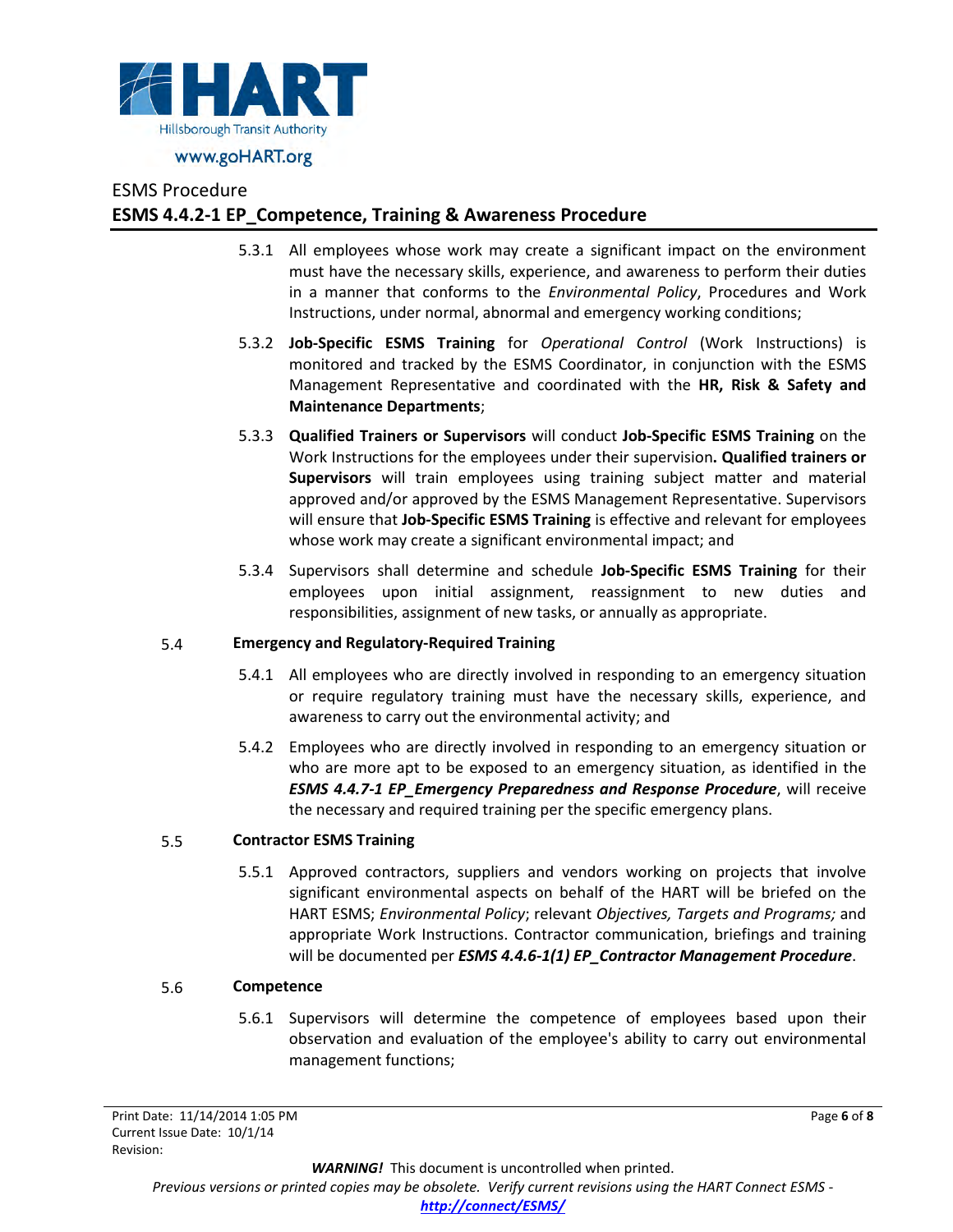

# ESMS Procedure

# **ESMS 4.4.2-1 EP\_Competence, Training & Awareness Procedure**

- 5.6.2 A review of the training programs should not be completed until the competencies of the employees, who completed the training program, can be adequately observed. Whenever possible, employee competencies will be evaluated in the work setting;
- 5.6.3 As revisions and changes are required for ESMS procedures and Work Instructions, the ESMS Management Representative will revise the Annual ESMS Training Plan as necessary. Training on the revisions and changes will be directed by the ESMS Management Representative in an appropriate time frame; and
- 5.6.4 Reassigned employees from other departments receive **Job-Specific ESMS Training** from the Supervisor as part of their new assignment if needed.

## 5.7 **Training Records**

- 5.6.5 All ESMS training for the HART employees will be documented by use of the *ESMS 4.4.2-5 (F)\_ESMS Training Sign-in Sheet*. The **Qualified Trainer or Supervisor** conducting the training will forward the completed sign-in sheets to the ESMS Coordinator. The original sign-in sheets will be maintained by the ESMS Coordinator as ESMS records. Copies will be forwarded to the HR Department for a complete employee training history; and
- 5.6.6 The ESMS Training records will be audited as per *ESMS 4.5.5-1 EP\_Internal Audit Procedure*.

# **6.0 References / Related Documents**

- **6.1** *Individual Employee Training Records maintained by ESMS Coordinator, Maintenance, Risk & Environmental Safety and HR Departments*
- **6.2** *ESMS 4.4.1-1 EP\_Resources, Roles, Responsibilities & Authority Procedure*
- **6.3** *ESMS 4.4.2-3 ED\_Annual ESMS Training Plan*
- **6.4** *ESMS 4.4.4-2 ED\_ESMS Related Definitions Procedure*
- **6.5** *ESMS 4.4.7-1 EP\_Emergency Preparedness and Response Procedure*
- **6.6** *ESMS 4.4.6-1(1) EP\_Contractor Management Procedure*
- **6.7** *ESMS 4.4.2-5 (F)\_ESMS Training Sign-in Sheet*
- **6.8** *ESMS 4.5.5-1 EP\_Internal Audit Procedure*

#### **6.9** *ISO 14001:2004(E) Standard: 4.4.2 Competence, Training & Awareness*

The organization **shall** ensure that any person(s) performing tasks for it or on its behalf that have the potential to cause a significant environmental impact(s) identified by the organization is (are) competent on the basis of appropriate education, training or experience, and **shall** retain associated records.

*WARNING!*This document is uncontrolled when printed.

*Previous versions or printed copies may be obsolete. Verify current revisions using the HART Connect ESMS -*